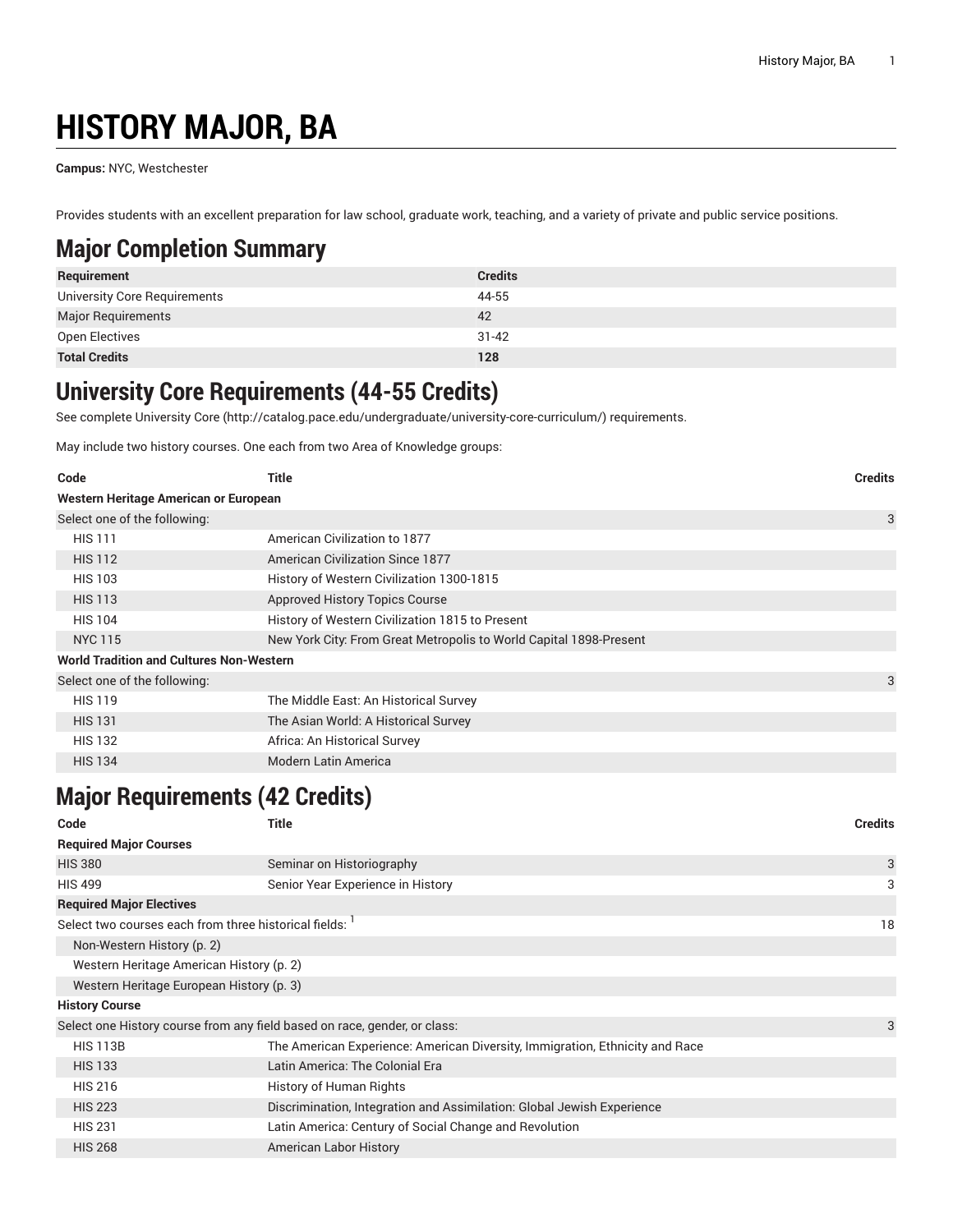| <b>Total Credits</b>                     |                                                | 42 |
|------------------------------------------|------------------------------------------------|----|
| Four History courses at 200 or 300-level |                                                | 12 |
| One 300-level History course 2           |                                                | 3  |
| <b>HIS 302</b>                           | African-American History Since 1910            |    |
| <b>HIS 281</b>                           | European Women and Social Change               |    |
| <b>HIS 280</b>                           | <b>History of American Women</b>               |    |
| <b>HIS 273</b>                           | Ethnic and Racial History of the United States |    |
| <b>HIS 271</b>                           | Culture and History of Black America           |    |
|                                          |                                                |    |

1 Non-Western, Western Heritage American, and Western Heritage European, counting two courses if taken to satisfy University Core requirements.

2 Excluding HIS 380 Seminar on Historiography.

#### <span id="page-1-0"></span>**Non-Western History**

| Code           | <b>Title</b>                                                           | <b>Credits</b> |
|----------------|------------------------------------------------------------------------|----------------|
| <b>HIS 107</b> | <b>World Civilization I</b>                                            | 3              |
| <b>HIS 108</b> | World History After 1650                                               | 3              |
| <b>HIS 119</b> | The Middle East: An Historical Survey                                  | 3              |
| <b>HIS 131</b> | The Asian World: A Historical Survey                                   | 3              |
| <b>HIS 132</b> | Africa: An Historical Survey                                           | 3              |
| <b>HIS 133</b> | Latin America: The Colonial Era                                        | 3              |
| <b>HIS 134</b> | <b>Modern Latin America</b>                                            | 3              |
| <b>HIS 202</b> | Modern Britain                                                         | 3              |
| <b>HIS 216</b> | History of Human Rights                                                | 3              |
| <b>HIS 217</b> | Modern East Asia in Film                                               | 3              |
| <b>HIS 218</b> | Nonviolent Activism in Modern Asia                                     | 3              |
| <b>HIS 220</b> | Modern Islamic World: 1850-Present                                     | 3              |
| <b>HIS 223</b> | Discrimination, Integration and Assimilation: Global Jewish Experience | 3              |
| <b>HIS 231</b> | Latin America: Century of Social Change and Revolution                 | 3              |
| <b>HIS 239</b> | Wars in the Asia-Pacific                                               | 3              |
| <b>HIS 241</b> | Modern China                                                           | 3              |
| <b>HIS 242</b> | Modern Japan                                                           | 3              |
| <b>HIS 243</b> | Service and Study in Latin America                                     | 3              |
| <b>HIS 270</b> | History of Modern South Africa                                         | 3              |
| <b>HIS 274</b> | History of North Africa After 1800                                     | 3              |
| <b>HIS 275</b> | Modern History of Afghanistan, Iraq and Iran                           | 3              |

#### <span id="page-1-1"></span>**Western Heritage American History**

| Code            | Title                                                                        | <b>Credits</b> |
|-----------------|------------------------------------------------------------------------------|----------------|
| <b>HIS 111</b>  | American Civilization to 1877                                                | 3              |
| <b>HIS 112</b>  | <b>American Civilization Since 1877</b>                                      | 3              |
| <b>HIS 113B</b> | The American Experience: American Diversity, Immigration, Ethnicity and Race | 3              |
| <b>HIS 113C</b> | The American Experience: United States and the World - (CAP)                 | 3              |
| <b>HIS 113D</b> | The American Experience.: America between the Wars 1920-41                   | 3              |
| <b>HIS 113E</b> | The American Experience: Dissent American History: Civil War to Present      | 3              |
| <b>HIS 113F</b> | The American Experience: The American Constitution and the Presidency        | 3              |
| <b>HIS 113G</b> | The American Experience: The Colonial Legacy                                 | 3              |
| <b>HIS 113H</b> | The American Experience: Lessons in Liberty: Promise and Reality             | 3              |
| <b>HIS 113J</b> | The American Experience: Challenge and Opportunity                           | 3              |
| <b>HIS 113K</b> | The American Experience: The City and the Workplace                          | 3              |
| <b>HIS 113L</b> | The American Experience: Promise and Reality                                 | 3              |
| <b>HIS 113M</b> | The American Experience: The Early American Legacy                           | 3              |
| <b>HIS 113N</b> | The American Experience: Wealth and American Culture - OBDP                  | 4              |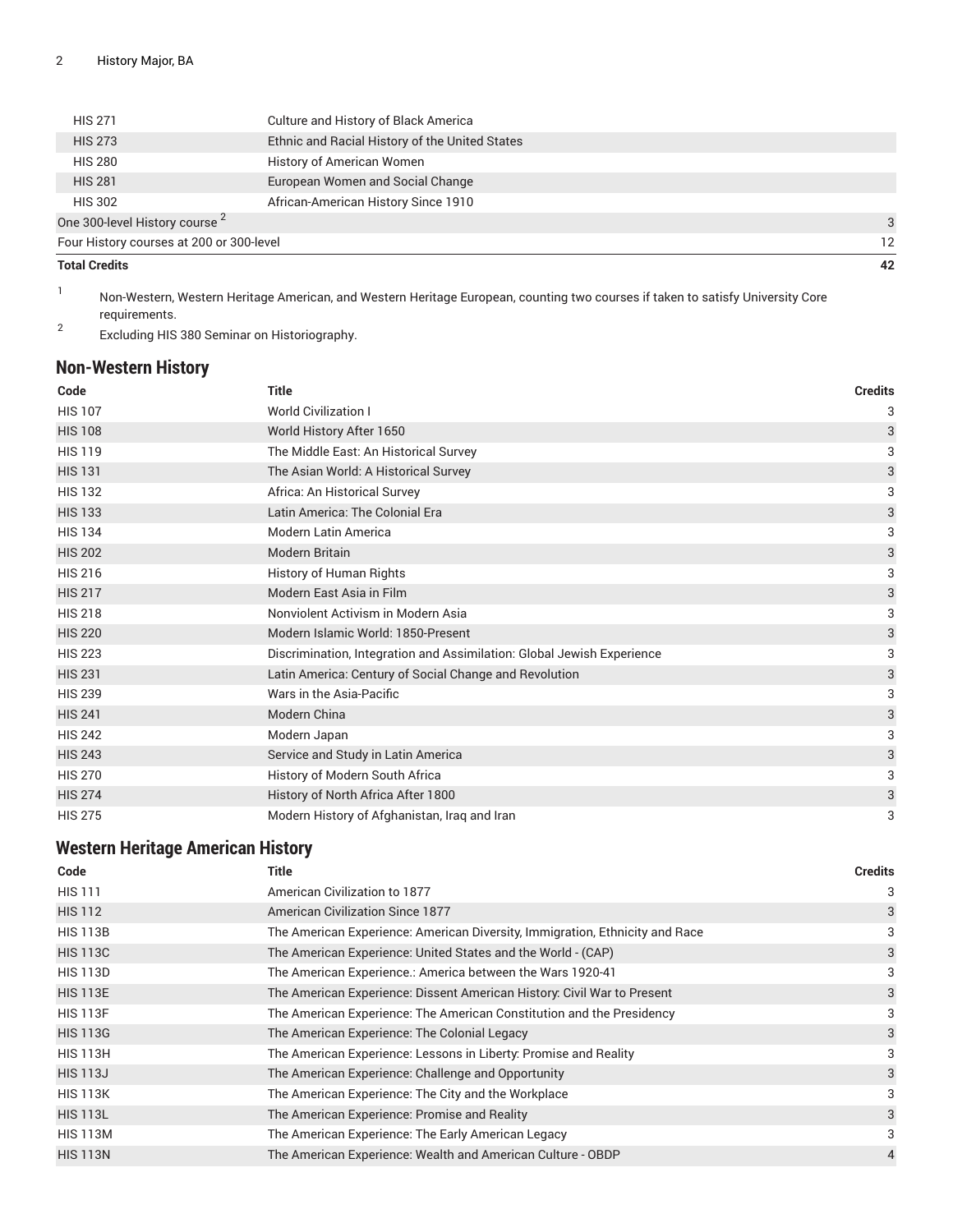| <b>HIS 113P</b>                                   | Introduction to Public History: Pace University 9/11 Oral History Project             | 3                         |
|---------------------------------------------------|---------------------------------------------------------------------------------------|---------------------------|
| <b>HIS 1130</b>                                   | The American Experience: American Political Tradition                                 | 3                         |
| <b>HIS 113R</b>                                   | The American Experience: Changing Roles of American Women                             | 3                         |
| <b>HIS 113S</b>                                   | The War Film in History: Genre, Gender and Race                                       | $\ensuremath{\mathsf{3}}$ |
| <b>HIS 113U</b>                                   | The American Experience: The United States and the World                              | 3                         |
| <b>HIS 113W</b>                                   | The American Experience: Wealth and American Culture                                  | 3,4                       |
| <b>HIS 113X</b>                                   | The American Experience: Wealth and the American Culture                              | 4                         |
| <b>HIS 113Y</b>                                   | Technology, Transportation, and Trade in New York City                                | $\ensuremath{\mathsf{3}}$ |
| <b>HIS 113Z</b>                                   | Imagining the Future: New York City and the American Dream                            | 3                         |
| <b>HIS 215</b>                                    | American Social and Cultural History                                                  | $\ensuremath{\mathsf{3}}$ |
| <b>HIS 256</b>                                    | <b>American Colonial History</b>                                                      | 3                         |
| <b>HIS 259</b>                                    | The American Revolution                                                               | $\ensuremath{\mathsf{3}}$ |
| <b>HIS 260</b>                                    | Constitutional History of the United States                                           | 3                         |
| <b>HIS 264</b>                                    | History of the American Presidency 1900 - Present                                     | 3                         |
| <b>HIS 265</b>                                    | American Urban History                                                                | 3                         |
| <b>HIS 267</b>                                    | Heroes, Villains and Just Plain Folks: A Biographical Perspective on American History | $3 - 4$                   |
| <b>HIS 269</b>                                    | <b>Recent United States History</b>                                                   | 3                         |
| <b>HIS 271</b>                                    | Culture and History of Black America                                                  | 3                         |
| <b>HIS 273</b>                                    | Ethnic and Racial History of the United States                                        | 3                         |
| <b>HIS 280</b>                                    | History of American Women                                                             | $\ensuremath{\mathsf{3}}$ |
| <b>HIS 302</b>                                    | African-American History Since 1910                                                   | 3                         |
| <b>HIS 310</b>                                    | United States in the Era of Franklin D. Roosevelt, 1929-1945                          | 3                         |
| <b>HIS 321</b>                                    | Economic History of the United States                                                 | 3                         |
| <b>HIS 366</b>                                    | History of New York City                                                              | $\ensuremath{\mathsf{3}}$ |
| <b>HIS 367</b>                                    | History and Geography of New York                                                     | 3                         |
| Or equivalent learning community or topics course |                                                                                       |                           |

#### <span id="page-2-0"></span>**Western Heritage European History**

| Code            | <b>Title</b>                                                              | <b>Credits</b>            |
|-----------------|---------------------------------------------------------------------------|---------------------------|
| <b>HIS 103</b>  | History of Western Civilization 1300-1815                                 | 3                         |
| <b>HIS 104</b>  | History of Western Civilization 1815 to Present                           | 3                         |
| <b>HIS 114A</b> | European Experience: European Civilization and Minorities                 | 3                         |
| <b>HIS 114B</b> | The European Experience: British Heritage                                 | 3                         |
| <b>HIS 114C</b> | Ideas and the Modern State (CAP)                                          | 3                         |
| <b>HIS 114D</b> | The European Experience: Women's World                                    | 3                         |
| <b>HIS 114E</b> | The European Experience: The Age of the Renaissance                       | 3                         |
| <b>HIS 114F</b> | The European Experience: The Holocaust: History and Legacy                | $\mathsf{3}$              |
| <b>HIS 114M</b> | The European Experience: Ideas and the Modern State                       | 3                         |
| <b>HIS 114R</b> | The European Experience: Russia and Eastern Europe: Continuity and Change | 3                         |
| <b>HIS 114S</b> | The European Experience: Church, State and Society in Medieval Europe     | 3                         |
| <b>HIS 114W</b> | The European Experience: The Ancient World                                | 3                         |
| <b>HIS 202</b>  | <b>Modern Britain</b>                                                     | 3                         |
| <b>HIS 203</b>  | Rome's Golden Age: The Late Republic and Early Empire                     | $\ensuremath{\mathsf{3}}$ |
| <b>HIS 205</b>  | The Crusades                                                              | 3                         |
| <b>HIS 206</b>  | European History: Witches, Wizards and the Rise of Scientific Thought     | 3                         |
| <b>HIS 207</b>  | Europe Since World War I                                                  | 3                         |
| <b>HIS 210</b>  | Germany and Central Europe Since 1848                                     | 3                         |
| <b>HIS 213</b>  | Modern Russia                                                             | 3                         |
| <b>HIS 225</b>  | The World of the Middle Ages: Byzantium                                   | 3                         |
| <b>HIS 226</b>  | The World of the Middle Ages: The West                                    | 3                         |
| <b>HIS 281</b>  | European Women and Social Change                                          | 3                         |
|                 |                                                                           |                           |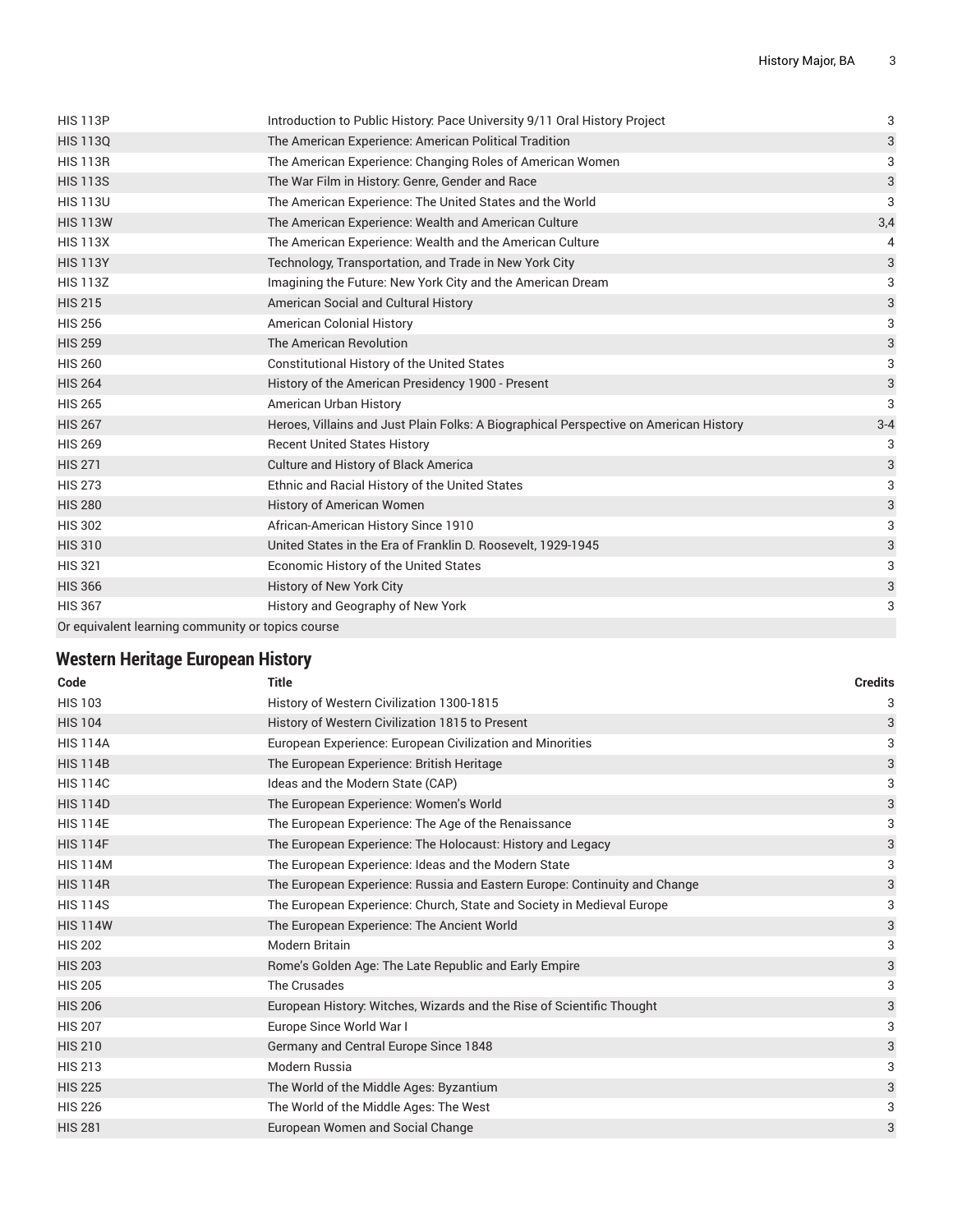HIS 330 Barbarian Europe: 300 - 1000 A.D. 3 Or equivalent learning community or topics course.

## **Open Electives (31-42 Credits)**

| <b>Total Credits</b>  |       | $31 - 42$      |
|-----------------------|-------|----------------|
| Select 31-42 credits  |       | $31 - 42$      |
| <b>Open Electives</b> |       |                |
| Code                  | Title | <b>Credits</b> |

## **General Track**

| <b>Course</b>              | Title                                                                                                                         | <b>Credits</b> |
|----------------------------|-------------------------------------------------------------------------------------------------------------------------------|----------------|
| <b>First Year</b>          |                                                                                                                               |                |
| Fall                       |                                                                                                                               |                |
| <b>HIS 104</b>             | History of Western Civilization 1815 to Present                                                                               | 3              |
| <b>INT 196J</b>            | The Sacred and the Secular in East Asia (or other Learning Community (LC))                                                    | 6              |
| <b>UNV 101</b>             | First-Year Seminar. Introduction to University Community                                                                      | 1              |
| <b>ENG 110</b>             | Composition                                                                                                                   | 3              |
| <b>CIS 101</b>             | Introduction to Computing                                                                                                     | 3              |
|                            | <b>Credits</b>                                                                                                                | 16             |
| <b>Spring</b>              |                                                                                                                               |                |
| <b>ENG 120</b>             | <b>Critical Writing</b>                                                                                                       | 4              |
| <b>MAT 134</b>             | Introduction to Probability and Statistics (Or other MAT foundation course)                                                   | 3              |
| <b>HIS 119</b>             | The Middle East: An Historical Survey (Or other World Traditions and Cultures (AOK3) HIS<br>course for core)                  | 3              |
| <b>HIS 133</b>             | Latin America: The Colonial Era (Or any Non-Western HIS for major)                                                            | 3              |
| <b>HIS 113U</b>            | The American Experience: The United States and the World (Or any other Western<br>Heritage (AOK2) American History for major) | 3              |
|                            | <b>Credits</b>                                                                                                                | 16             |
| <b>Second Year</b><br>Fall |                                                                                                                               |                |
| <b>ENG 201</b>             | Writing in the Disciplines                                                                                                    | 3              |
| <b>COM 200</b>             | <b>Public Speaking</b>                                                                                                        | 3              |
| <b>FRE101</b>              | Elementary College French I (Or any other language, can test out)                                                             | 3              |
| <b>HIS 114M</b>            | The European Experience: Ideas and the Modern State (Or any other Western Heritage<br>(AOK2) European HIS for major)          | 3              |
|                            | Open Elective Course (Writing Enhanced (WE) course)                                                                           | 3              |
|                            | <b>Credits</b>                                                                                                                | 15             |
| <b>Spring</b>              |                                                                                                                               |                |
| <b>SCI 230</b>             | Environmental Science (Or any other lab science foundation course)                                                            | 4              |
| <b>FRE 102</b>             | Elementary College French II (Or any other language, can test out)                                                            | 3              |
| <b>ART 103</b>             | Art History: Renaissance through Modern Art (Or any other Humanistic and Creative<br>Expressions (AOK4) course)               | 3              |
| <b>RES 201</b>             | Great Ideas in Western Religious Thought (Or any other Western Heritage (AOK2) course)                                        | 3              |
| <b>HIS 217</b>             | Modern East Asia in Film (Or any other Non-Western HIS for major)                                                             | 3              |
|                            | <b>Credits</b>                                                                                                                | 16             |
| <b>Third Year</b>          |                                                                                                                               |                |
| Fall                       |                                                                                                                               |                |
| <b>GLA 214</b>             | Japanese Manga & Anime: History of Asian Media (Or any other Humanistic and Creative<br>Expressions (AOK4))                   | 3              |
| <b>ANT 115</b>             | Kinship and the Family (Or any other Human, Social, and Natural Phenomena (AOK5)<br>course)                                   | 3              |
| <b>HIS 259</b>             | The American Revolution (Or any other Western Heritage (AOK2) American HIS for major)                                         | 3              |
| <b>HIS 271</b>             | Culture and History of Black America (Or any other race, class, gender HIS for major)                                         | 3              |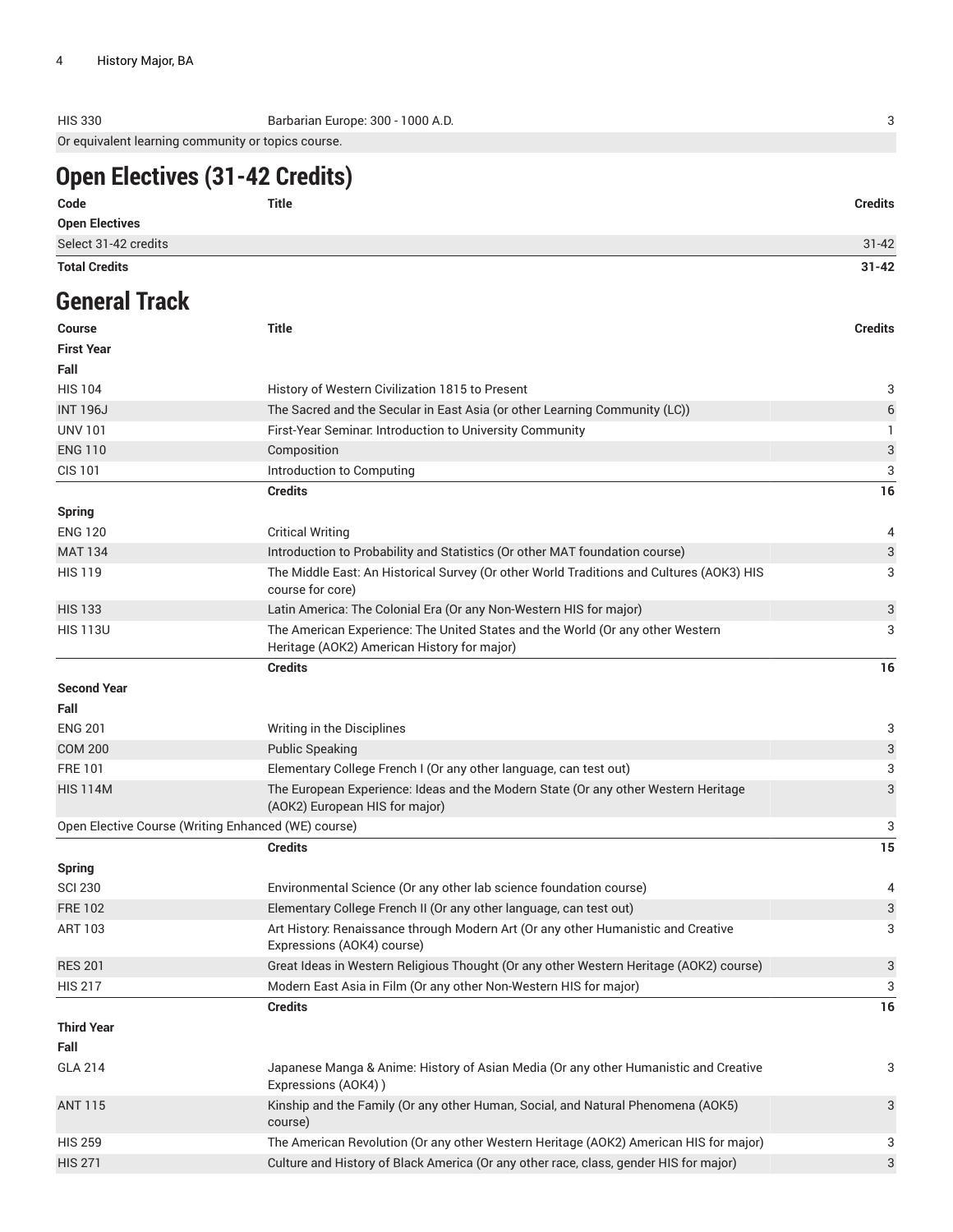| Open Elective Course                           |                                                                                                       | 3                         |
|------------------------------------------------|-------------------------------------------------------------------------------------------------------|---------------------------|
|                                                | <b>Credits</b>                                                                                        | 15                        |
| Spring                                         |                                                                                                       |                           |
| <b>GLA 215</b>                                 | The Cultural Reinvention of South Asia (Or any other World Traditions and Cultures<br>(AOK3) course)  | 3                         |
| SOC 113                                        | Dynamics of Change - What Next? (Or any hother Human, Social, and Natural Phenomena<br>(AOK5) course) | 3                         |
| <b>HIS 213</b>                                 | Modern Russia (Or any other Western Heritage (AOK2) European HIS for major)                           | 3                         |
| <b>HIS 367</b>                                 | History and Geography of New York (Or any other HIS 300-level for major)                              | 3                         |
| Open Elective Course                           |                                                                                                       | 3                         |
|                                                | <b>Credits</b>                                                                                        | 15                        |
| <b>Fourth Year</b>                             |                                                                                                       |                           |
| Fall                                           |                                                                                                       |                           |
| <b>HIS 380</b>                                 | Seminar on Historiography                                                                             | 3                         |
| Choose one HIS course 200- or 300-level course |                                                                                                       | $\ensuremath{\mathsf{3}}$ |
| Choose one HIS course 200- or 300-level course |                                                                                                       | 3                         |
| <b>Open Elective Course</b>                    |                                                                                                       | $\ensuremath{\mathsf{3}}$ |
| Open Elective Course or Major Elective         |                                                                                                       | 3                         |
|                                                | <b>Credits</b>                                                                                        | 15                        |
| <b>Spring</b>                                  |                                                                                                       |                           |
| <b>HIS 499</b>                                 | Senior Year Experience in History                                                                     | 3                         |
| Choose one HIS course 200- or 300-level course |                                                                                                       | $\ensuremath{\mathsf{3}}$ |
| Choose one HIS course 200- or 300-level course |                                                                                                       | 3                         |
| <b>Open Elective Course</b>                    |                                                                                                       | $\ensuremath{\mathsf{3}}$ |
| Open Elective Course                           |                                                                                                       | 3                         |
|                                                | <b>Credits</b>                                                                                        | 15                        |
|                                                | <b>Total Credits</b>                                                                                  | 123                       |

## **BA History/Law-JD (HIL) Track**

| <b>Course</b>      | <b>Title</b>                                                                                                                  | <b>Credits</b> |
|--------------------|-------------------------------------------------------------------------------------------------------------------------------|----------------|
| <b>First Year</b>  |                                                                                                                               |                |
| Fall               |                                                                                                                               |                |
| <b>HIS 104</b>     | History of Western Civilization 1815 to Present                                                                               | 3              |
| <b>INT 196J</b>    | The Sacred and the Secular in East Asia (or other Learning Community (LC))                                                    | 6              |
| <b>UNV 101</b>     | First-Year Seminar. Introduction to University Community                                                                      |                |
| <b>ENG 110</b>     | Composition                                                                                                                   | 3              |
| <b>CIS 101</b>     | Introduction to Computing                                                                                                     | 3              |
|                    | <b>Credits</b>                                                                                                                | 16             |
| <b>Spring</b>      |                                                                                                                               |                |
| <b>ENG 120</b>     | <b>Critical Writing</b>                                                                                                       | 4              |
| <b>MAT 134</b>     | Introduction to Probability and Statistics (Or other MAT foundation course)                                                   | 3              |
| <b>HIS 119</b>     | The Middle East: An Historical Survey (Or other World Traditions and Cultures (AOK3) HIS<br>course for core)                  | 3              |
| <b>HIS 133</b>     | Latin America: The Colonial Era (Or any Non-Western HIS for major)                                                            | 3              |
| <b>HIS 113U</b>    | The American Experience: The United States and the World (Or any other Western<br>Heritage (AOK2) American History for major) | 3              |
|                    | <b>Credits</b>                                                                                                                | 16             |
| <b>Second Year</b> |                                                                                                                               |                |
| Fall               |                                                                                                                               |                |
| <b>ENG 201</b>     | Writing in the Disciplines                                                                                                    | 3              |
| <b>COM 200</b>     | <b>Public Speaking</b>                                                                                                        | 3              |
| <b>FRE101</b>      | Elementary College French I (Or any other language, can test out)                                                             | 3              |